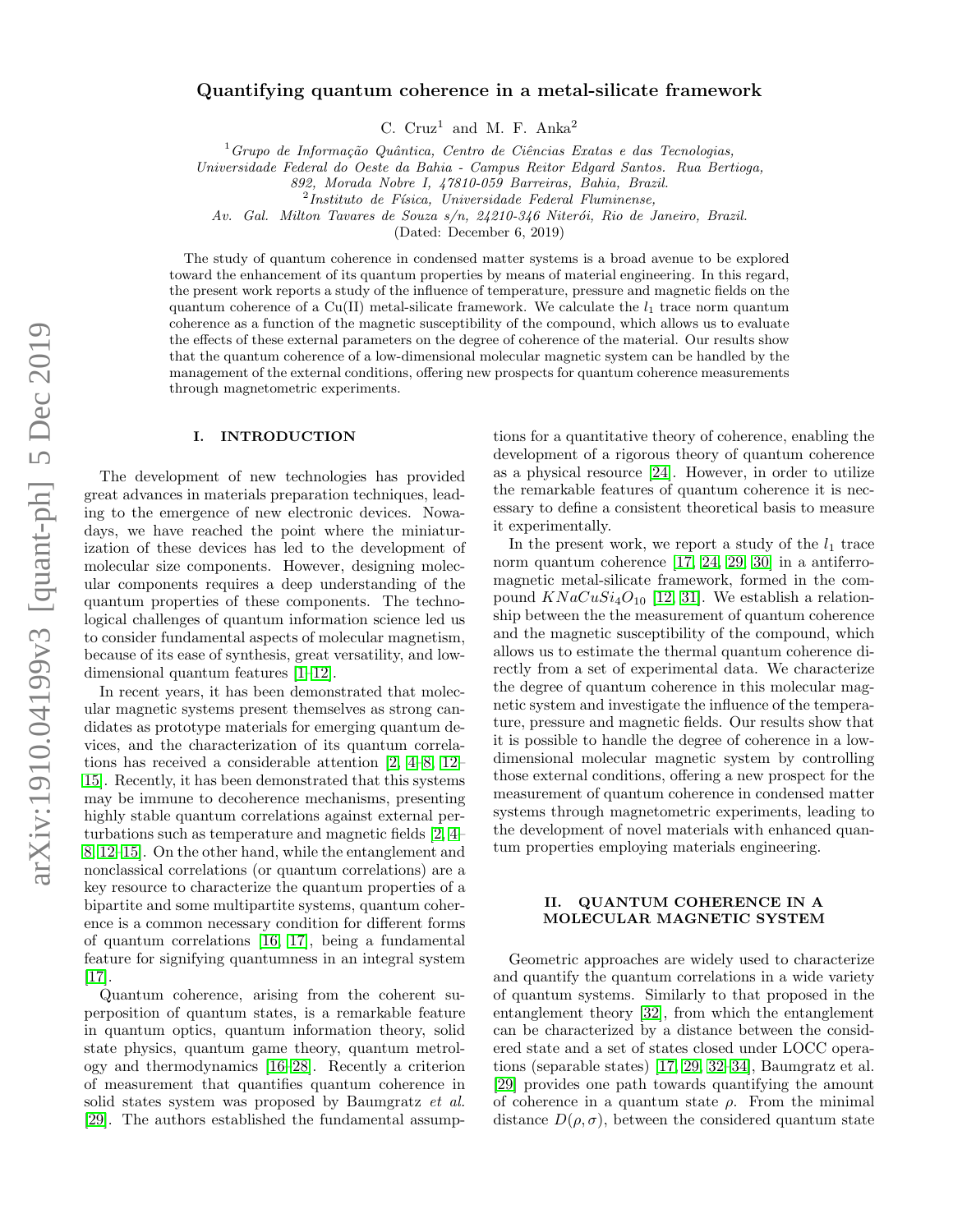$\rho$  and a set  $\{\sigma = \sum_{k=1}^{d} |k\rangle\langle k| \in \mathcal{I}\}$  of incoherent states of the d-dimensional Hilbert space, it is possible to quantify the quantum coherence as:

$$
\mathcal{C}_D = \min_{\{\sigma \in \mathcal{I}\}} D(\rho, \sigma) \tag{1}
$$

where  $D(\rho, \sigma)$  is any measure of distance between the two density matrices, where the reference basis  $\{|k\rangle\}_{\{k=1,\ldots,d\}}$ may be defined by the physical nature of the problem under investigation or by a task for which coherence is required [\[24,](#page-6-5) [29\]](#page-6-4).

From the selected reference basis, the superposition consists in the nonvanishing off-diagonal terms of the density operator  $\rho$  that describes the quantum state of the system of interest [\[17,](#page-6-2) [29\]](#page-6-4). From this consideration Baumgratz et al. [\[29\]](#page-6-4) showed that the  $l_1$  trace norm can be a reliable measurement of quantum coherence [\[17,](#page-6-2) [24,](#page-6-5) [29,](#page-6-4) [30\]](#page-6-6) as

<span id="page-1-3"></span>
$$
\mathcal{C}_{l_1} = \min_{\sigma \in \mathcal{I}} \|\rho - \sigma\|_{l_1} = \sum_{i \neq j} |\langle i|\rho|j\rangle| \,. \tag{2}
$$

In order to study the role of external parameters, such as temperature, pressure and magnetic fields, on the quantum coherence of a molecular magnetic system, we will take the reference basis as one of the spin eigenbasis in a certain direction within a quantum metrology setting. For the temperature dependence on the quantum coherence, in an experimental point of view, we associate the calculation of the trace norm quantum coherence to the measurement of magnetic susceptibility.

## A. Experimental determination of thermal quantum coherence

The material, in which we evaluate the quantum coherence, is the  $KNaCuSi<sub>4</sub>O<sub>10</sub>$  compound [\[12,](#page-5-1) [31,](#page-6-7) [35\]](#page-6-10), a metal-silicate framework formed by Cu(II) spin dimers  $(d^9)$  electronic configuration). This material was chosen because it has synthetic analogs of the naturally occurring mineral litidionite [\[31\]](#page-6-7), being an ideal realization of a two-qubit system [\[12\]](#page-5-1), since these dimers are magnetically isolated from each other, separated by two  $SiO<sub>4</sub>$ corners [\[31\]](#page-6-7).

Therefore, this prototype material can be described by two-qubit system interacting by the Heisenberg model [\[1,](#page-5-0) [12,](#page-5-1) [31,](#page-6-7) [36\]](#page-6-11),

<span id="page-1-1"></span>
$$
\mathcal{H} = -J\vec{S}_1 \cdot \vec{S}_2 , \qquad (3)
$$

where  $J$  is the coupling constant. The magnetic susceptibility of this prototype material corresponds to the Bleaney-Bowers equation [\[1,](#page-5-0) [37\]](#page-6-12):

<span id="page-1-0"></span>
$$
\chi(T) = \frac{2N(g\mu_B)^2}{k_B T} \frac{1}{3 + e^{-J/k_B T}} , \qquad (4)
$$

where g is the Landé factor,  $\mu_B$  is the Bohr magneton,  $k_B$  is the Boltzmann constant and N is the number of

dimers. Magnetic susceptibility measurements for the  $KNaCuSi<sub>4</sub>O<sub>10</sub>$  compound are presented in reference [31,](#page-6-7) where the measurements have been performed between 2 K and 350 K. Taking into account the crystal structure of this compound, the susceptibility data have been fitted to the Bleany-Bowers equation, Eq. [\(4\)](#page-1-0), where the authors obtain  $J/k_B = -2.86(3)$  K (antiferromagnetic coupled ions).

To go further and analyze the quantum coherence by means of the magnetic susceptibility of the material, firstly, we write the density matrix of the system under consideration in the local  $S_z$  eigenbasis  $\{|00\rangle, |01\rangle, |10\rangle, |11\rangle\}, [12, 38, 39]$  $\{|00\rangle, |01\rangle, |10\rangle, |11\rangle\}, [12, 38, 39]$  $\{|00\rangle, |01\rangle, |10\rangle, |11\rangle\}, [12, 38, 39]$  $\{|00\rangle, |01\rangle, |10\rangle, |11\rangle\}, [12, 38, 39]$ :

<span id="page-1-2"></span>
$$
\rho(T) = \frac{1}{4} \begin{bmatrix} 1 + c(T) & 1 - c(T) & 2c(T) \\ 2c(T) & 1 - c(T) & 1 + c(T) \end{bmatrix} (5)
$$

where,

$$
c(T) = \frac{2k_B T \chi(T)}{N_A g^2 \mu_B^2} - 1
$$
 (6)

is the correlation function between the spins [\[2,](#page-5-2) [12,](#page-5-1) [38,](#page-6-13) [39\]](#page-6-14). The isotropy of the magnetic material and the rotation symmetry of the Heisenberg interaction, Eq. [\(3\)](#page-1-1), at zero field makes the density matrix, Eq. [\(5\)](#page-1-2), the same Bell's diagonal mixed state for any local  $S^{(x)}$ ,  $S^{(y)}$  or  $S^{(z)}$  eigenbasis. Thus, for the isotropic Heisenberg interaction, the coherence will be basis independent for any of these spin eigenbasis.

From Eq. [\(2\)](#page-1-3) and [\(5\)](#page-1-2) one can evaluate the temperature dependence on the  $l_1$  norm quantum coherence as a function of the temperature, measured by the magnetic susceptibility of the compound as

<span id="page-1-4"></span>
$$
\mathcal{C}(T) = \left| \frac{2k_B T \chi(T)}{N_A g^2 \mu_B^2} - 1 \right| \tag{7}
$$

Therefore, from Eq. [\(7\)](#page-1-4), it is possible to measure quantum coherence in a low dimensional molecular magnetic system by measuring the thermodynamic properties of solids, such as magnetic susceptibility.

In Fig. [1,](#page-2-0) we show the quantum coherence obtained from the measurement of the magnetic susceptibility of our prototype material  $KNaCuSi<sub>4</sub>O<sub>10</sub>$ , reported in reference [31.](#page-6-7) The theoretical curves were plotted taking the corresponding estimates for the coupling constant  $J/k_B$  in Eq. [\(7\)](#page-1-4). The reference [4](#page-5-3) investigates the thermal quantum entanglement of this prototype material finding the maximum temperature of 2.43(7) K below which there is quantum entanglement between the  $Cu(II)$ ions; at this temperature the coherence of the system is 35% of the maximum value. As can be seen, as expected, increasing the temperature changes the Boltzmann's weights due to the thermal fluctuations, which changes the occupation of the energy levels, leading the system to populate incoherent states.

On the other hand, apart from its quantification and characterization, the coherence is intimately associated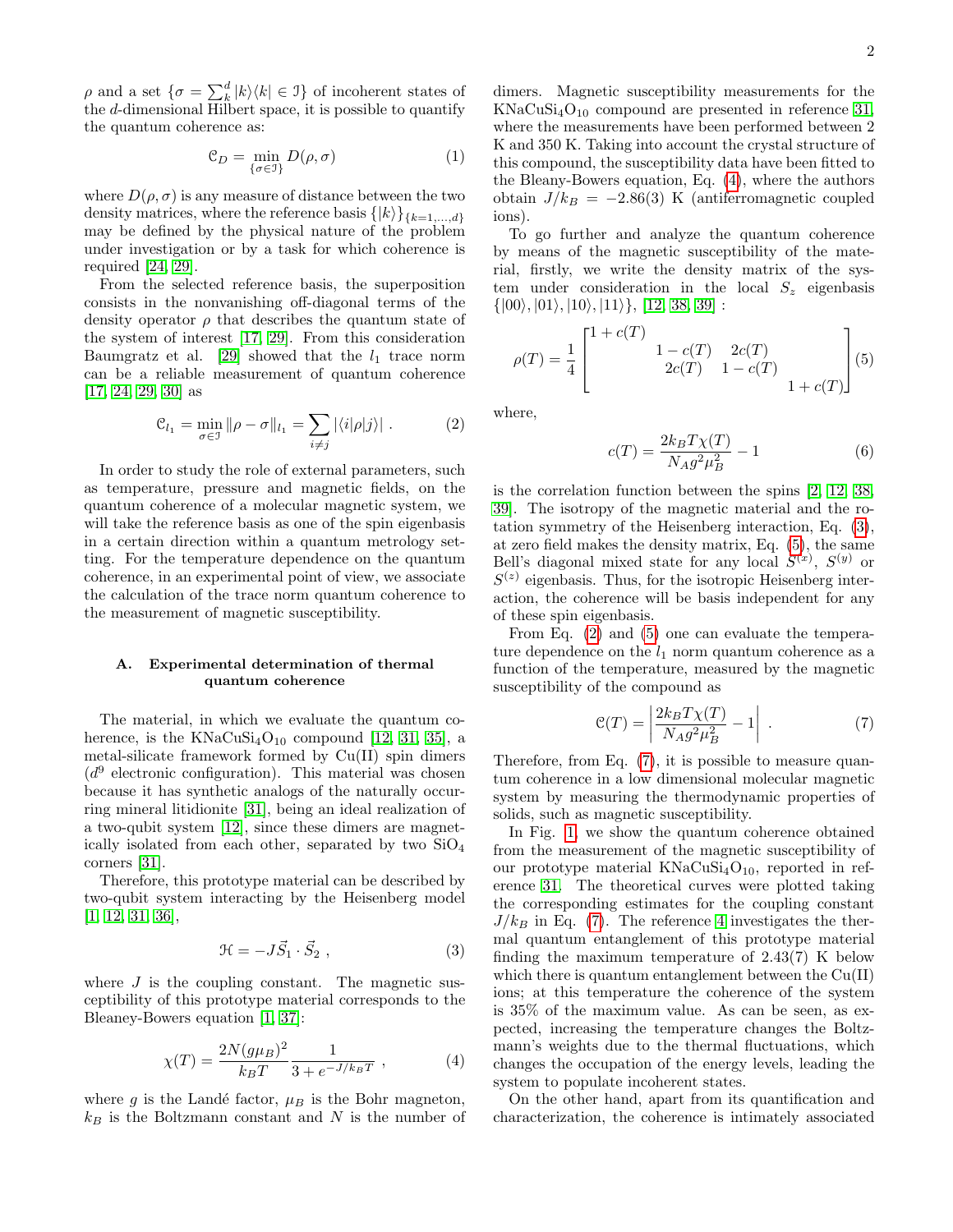

<span id="page-2-0"></span>Figure 1. Experimental (open circles) and theoretical (solid red line) quantum coherence as a function of the temperature, measured by the magnetic susceptibility of the  $KNaCuSi<sub>4</sub>O<sub>10</sub>$ metal-silicate framework [\[31\]](#page-6-7).

with other quantum correlations quantifiers [\[40,](#page-6-15) [41\]](#page-6-16). Thus, quantum coherence and correlations can be transformed into each other. The quantum discord [\[42\]](#page-6-17), a measurement of quantum correlations beyond entanglement [\[2,](#page-5-2) [24,](#page-6-5) [41\]](#page-6-16), can also be quantified in molecular magnetic system via a distance based approach [\[2,](#page-5-2) [3,](#page-5-5) [12\]](#page-5-1). In this regard, Eq. [7](#page-1-4) relates to the geometric quantum discord based on the Schatten 1-norm [\[43\]](#page-6-18) as

$$
\mathcal{Q}_G(\rho) = \min_{\omega_{cq}} \|\rho - \rho_c\| = \frac{\mathcal{C}(T)}{2} \;, \tag{8}
$$

where  $||A||_1 = \text{Tr} \left[ \sqrt{A^{\dagger} A} \right], \rho$  is a given quantum state and  $\rho_c$  is the closest classical-quantum state [\[44,](#page-6-19) [45\]](#page-6-20). Therefore, the measurement of quantum coherence can also quantify the amount of quantum correlation in a molecular magnetic system.

#### B. Influence of the external pressure

Recently, using Density Funtional Theory calculations [\[46\]](#page-6-21), one of us shown that the application of an hydrostatic pressure in the prototype material  $KNaCuSi<sub>4</sub>O<sub>10</sub>$ induces a structural contraction, which leads to a minimization on the degree of its quantum correlations [\[12\]](#page-5-1). Through the dependence of the magnetic coupling constant of the compound with the external pressure [\[12\]](#page-5-1) we calculate magnetic susceptibilities, Eq. [\(4\)](#page-1-0), from each magnetic coupling constant. Thus, by using Eqs. [\(7\)](#page-1-4) it is possible to evaluate the influence of an hydrostatic pressure on the quantum coherence of a low dimensional molecular magnetic system. In this way, we establish a relationship between the quantum coherence and significant macroscopic effects, as an external hydrostatic pressure applied on the magnetic material.

Figure [2](#page-2-1) shows temperature dependence on the quantum coherence for different values of hydrostatic pressure. As obtained in the reference [12,](#page-5-1) increasing the pressure in the system leads to a decrease on the lattice parameter and volume of unit cell; as a consequence, the exchange parameter of the system increases until it becomes positive changing the energy levels, i.e., the system ceases to be ordered antiferromagnetically in an entangled ground state  $[|01\rangle - |10\rangle]/\sqrt{2}$  and is led to populate ferromagnetically ordered states with a lower degree of coherence. Due to this change of the exchange parameter sign, there is a gap in the coherence of the ground state, as it can be seen in figure [2,](#page-2-1) increasing the hydrostatic pressure on this prototype material leads to the decrease of the degree of coherence in the system.



<span id="page-2-1"></span>Figure 2. Temperature dependence of the quantum coherence calculated for different values of hydrostatic pressure. This result was obtained through the dependence of the magnetic coupling constant  $J$  with the external pressure, which was obtained by Density Funtional Theory calculations the  $KNaCuSi<sub>4</sub>O<sub>10</sub>$  metal-silicate framework, reported in reference [12.](#page-5-1) Solid black line is the coherence ontained at ambient pressure shown in figure [1.](#page-2-0)

Therefore, increasing the pressure changes the magnetic alignment, which yields a change on the occupation of the energy levels, leading the system to a less coherent configuration. On this matter, it is possible to handle the degree of coherence of a low dimensional molecular magnetic system by managing the pressure applied on the system, since the external pressure induces a structural contraction in the metal–silicate framework, leading to a change of its magnetic alignment and reducing the degree of quantum coherence in the dimeric unit. This result shows that the degree of coherence in a spin cluster system can be controlled by the management of structural parameters such as the lattice parameter and volume of the unit cell, allowing the manipulation of the quantum coherence by materials engineering.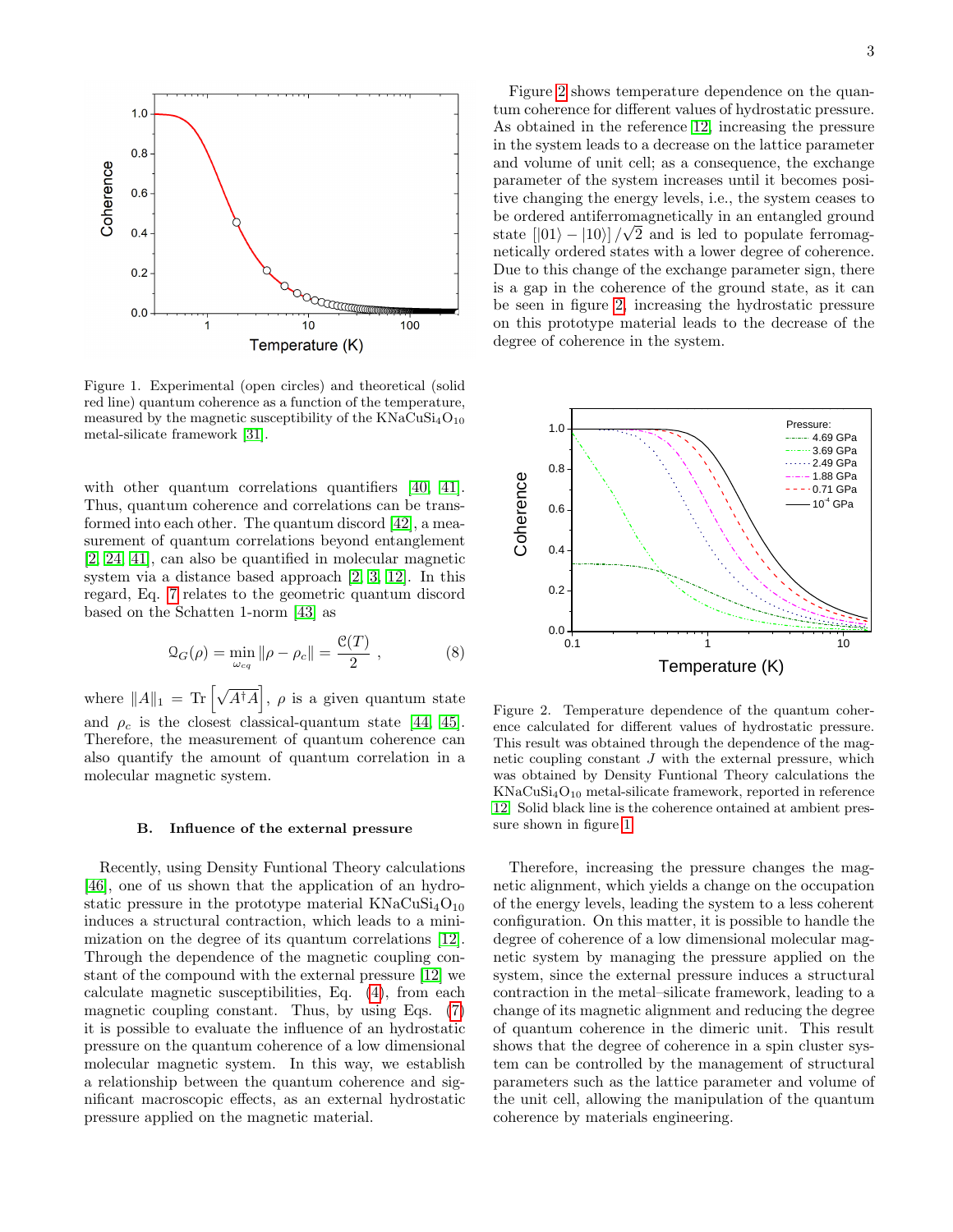# C. Influence of the longitudinal and transverse magnetic field

Unlike other quantum information theoretic quantifiers, quantum coherence is basis dependent. The reference basis  $\{|k\rangle\}$  concerning the coherence is measured in regard to the physical problem under investigation; e.g., for molecular magnetic systems the usual basis is the spin eigenbasis in a certain direction,  $\{S_x, S_y, S_z\}$ , within a quantum metrology setting.

In order to investigate the influence of the application of an external magnetic field on the prototype material KNaCuSi<sub>4</sub>O<sub>10</sub>, we consider the magnetic field B along the z direction. One can evaluate the coherence for two reference bases: one parallel to the applied field  $(S_z$  eigenbasis) and another perpendicular to the field  $(S_x)$ or  $S<sub>y</sub>$  eigenbasis). The Hamiltonian that rules this system interacting with an external magnetic field is given by

$$
\mathcal{H} = -J\vec{S_1} \cdot \vec{S_2} - \mu_B g \vec{B} \cdot \left(\vec{S_1} + \vec{S_1}\right) . \tag{9}
$$

Thus, our aim is study how the applied fields, parallel to the density matrix basis  $S_z$  (longitudinal field) and perpendicular to the density matrix basis  $S_x$  (transverse field), affect the degree of quantum coherence in our prototype material.

# 1. Longitudinal Field

The bipartite density matrix of this system can be written in the  $S^{(z)}$  eigenbasis:  $\{|00\rangle, |01\rangle, |10\rangle, |11\rangle\}$  [\[38,](#page-6-13) [39\]](#page-6-14) as a X-shaped matrix:

<span id="page-3-1"></span>
$$
\rho_z(T, B_z) = \frac{e^x}{2Z} \begin{bmatrix} 2e^{\beta h_z} & 1 + e^{-4x} & 1 - e^{-4x} \\ 1 + e^{-4x} & 1 + e^{-4x} \\ 1 - e^{-4x} & 1 + e^{-4x} \end{bmatrix} \tag{10}
$$

where

$$
Z(T, B_z) = e^x + e^{-3x} + 2e^x \cosh(\beta h_z) , \qquad (11)
$$

with  $\beta = 1/k_B T$ ,  $x = \beta J/4$ ,  $h_z = \mu_B g_z B_z$ , and Z is the partition function.

The trace norm quantum coherence, Eq.[\(2\)](#page-1-3), can be calculated in terms of these matrix elements as:

$$
\mathcal{C}_z(T, B_z) = \left| \frac{1 - e^{-4x}}{1 + e^{-4x} + 2\cosh(\beta h_z)} \right| . \tag{12}
$$

Figure [3](#page-3-0) shows the quantum coherence of our prototype material, as a function of the applied longitudinal field (figure  $3(a)$ ) and the temperature (figure  $3(b)$ ). As can be seen, the application of longitudinal magnetic field decreases the degree of coherence. As a system in equilibrium at  $0$  K is always in its maximally entangled ground state  $[|01\rangle - |10\rangle]/\sqrt{2}$ , since it is an antiferromagnetic 1/2-spin dimer [\[12,](#page-5-1) [31\]](#page-6-7), when the longitudinal field

reaches a critical value of  $B_c = 21279$  Oe the system will be led to the incoherent ground state  $|00\rangle$ , i.e, all spins aligned with the applied field. Hence, there is an abrupt change in the degree of coherence of the ground state, the system changes from a maximally entangled ground state with  $\mathcal{C}_z = 1$   $(B < B_c)$  to an completely incoherent ground state  $(B \geq B_c)$ , due to the Zeeman effect along the parallel direction with the density matrix basis. Therefore, the aplication of a longitudinal magnetic field changes the energy eigenvalues, which leads the system to a different ground state with a smaller degree of



<span id="page-3-0"></span>Figure 3. (Color online) Quantum coherence for selected temperatures as a function of the applied field in the (a) parallel eigenbasis  $S_z$  (longitudinal field) and (b) the perpendicular eigenbasis  $S_x$  (transverse field).

Although absolute zero is not physically realizable, the changes on the degree of coherence between the Cu(II) ions, due to the application of the longitudinal, are highlighted in low temperatures. At nonzero temperatures, the thermal fluctuations compete with the magnetic interactions changing the occupation of the energy levels [\[6,](#page-5-6) [15,](#page-6-0) [47\]](#page-6-22). Therefore, increasing the temperature will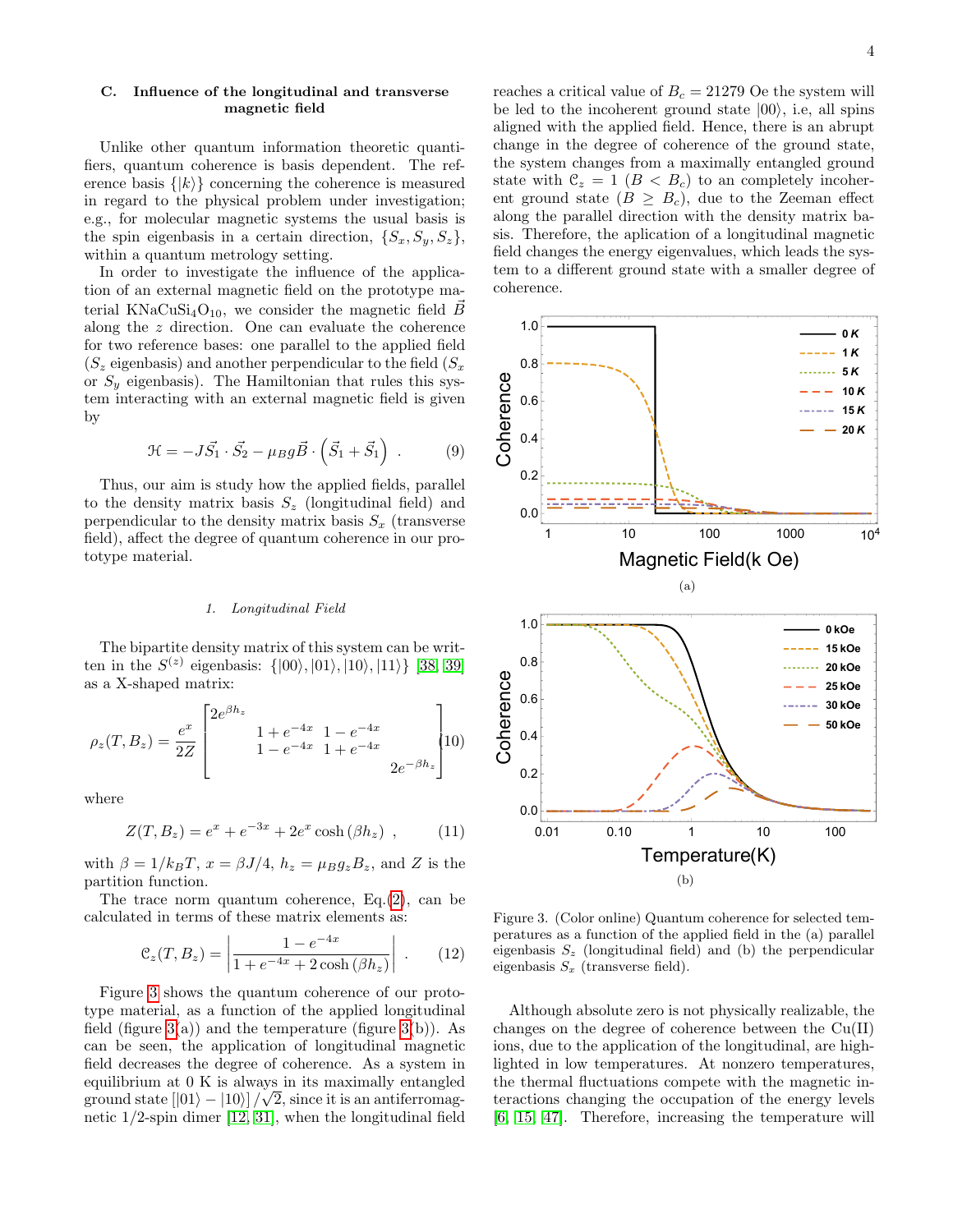populate many incoherent states, decreasing the degree of coherence of the system. In contrast, when a high longitudinal magnetic field is applied at low temperatures the ground state tends to be less coherent than some excited states. Thus, increasing the temperature may lead the system to some excited states with a larger degree of coherence, yeldind a small increase on the quantum co-herence, as can be seen in figure [3\(](#page-3-0)b) around 1 K. Similar effects were also encountered for the entanglement of formation and quantum discord in the references [6,](#page-5-6) [47–](#page-6-22)[49.](#page-6-23)

<span id="page-4-0"></span>
$$
\rho_x(T, B_z) = \frac{e^x}{2Z} \begin{bmatrix} \cosh(\beta h_z) + 1 & \sinh(\beta h_z) & \sinh(\beta h_z) & \cosh(\beta h_z) - 1\\ \sinh(\beta h_z) & \cosh(\beta h_z) + e^{-4x} & \cosh(\beta h_z) - e^{-4x} & \sinh(\beta h_z)\\ \sinh(\beta h_z) & \cosh(\beta h_z) - e^{-4x} & \cosh(\beta h_z) + e^{-4x} & \sinh(\beta h_z)\\ \cosh(\beta h_z) - 1 & \sinh(\beta h_z) & \sinh(\beta h_z) & \cosh(\beta h_z) + 1 \end{bmatrix} . \tag{13}
$$

From Eq. [\(13\)](#page-4-0) one can found that the transverse field quantum coherence as:

$$
\mathcal{C}_x(T, B_z) = \frac{e^x}{Z} \left( |\cosh(\beta h_z) - 1| + 4 |\sinh(\beta h_z)| + | \cosh(\beta h_z) - e^{-4x}| \right) . \tag{14}
$$

In Figure [4,](#page-5-7) we show the quantum coherence of our metal-silicate framework as a function of the applied transverse field (figure  $4(a)$ ) and the temperature (figure [4\(](#page-5-7)b)). In contrast to the application of a longitudinal magnetic field (figure [3\)](#page-3-0), the transverse field increases and strengthens the degree of coherence between Cu(II) ions in the dimeric cluster. It also can be understood in terms of the population change of the ground state, due to the variation of the Boltzmann's weights, which leads to a change on the occupation of the energy levels [\[6,](#page-5-6) [15,](#page-6-0) [47\]](#page-6-22).

Due to the rotational invariance of the Bell states, at 0 K and  $B_z < B_c$  the system is found in the the maximally entangled ground state  $[| + - \rangle - | - + \rangle]/\sqrt{2}$ on the  $S^{(x)}$  eigenbasis, with quantum coherence  $\mathcal{C}_z = 1$ . For the transverse field  $B_z \geq B_c$ , the system will be led to the ground state  $|00\rangle$  =  $[ \vert + +\rangle + \vert + -\rangle + \vert - +\rangle + \vert - -\rangle ]/2$ , which has the maximal coherence degree  $\mathcal{C}_z = 3$ , i.e., the ground state becomes maximally coherent beyond the coherence of the maximally entangled ground state. Thus, this metalsilicate framework changes from a maximally entangled ground state  $\mathcal{C}_z = 1$   $(B < B_c)$  to a maximally coherent ground state with  $\mathcal{C}_z = 3$   $(B \geq B_c)$  even at nonzero temperatures (figure [4\(](#page-5-7)b)). This transition, induced by the application of a transverse magnetic field, describes an abrupt change in the degree of coherence of the ground state, due to the uncertainty relations between the  $S_z$ spin direction of the Zeeman effect and the  $S_x$  eigenbasis, in which the density matrix is written, Eq. [\(13\)](#page-4-0). This yields a change in the populations of the energy levels, leading the system to a state with the highest degree of

#### 2. Transverse Field

On the other hand, the field applied on  $z$  direction breaks the isotropy of the Heisenberg interaction due to the Zeeman effect along this direction [\[1\]](#page-5-0). In this regard, in order to study the effects of the application of a transverse magnetic field on the quantum coherence of  $KNaCuSi<sub>4</sub>O<sub>10</sub>$  compound, we rewrite the den-sity matrix Eq.[\(10\)](#page-3-1) in the perpendicular eigenbasis,  $S^{(x)}$ ,  $\{|++\rangle, |+-\rangle, |-+\rangle, |--\rangle\}$  as:

coherence. Therefore, the transverse field effect is to populate such coherent states, leading to an increase in the

degree coherence of the system.

It is worth noting that, for  $T > 10$  K the values of magnetic field needed to increase or decrease the coherence in this metal-silicate framework, are higher than the available field intensities usually created in laboratories, which indicates that the coherence in this lowdimensional molecular magnetic system cannot be destroyed or enhanced by a common longitudinal or transverse magnetic field, respectively, for temperatures above 10 K, providing the quantum coherence of this lowdimensional molecular magnetic system is resistant to magnetic field application above this temperature.

## III. CONCLUSIONS

In summary, we have shown a method to evaluate the degree of quantum coherence in low dimensional magnetic materials composed of 1/2-spin dimers, where we investigate the influence of external parameters, such as temperature and magnetic fields, on the quantum coherence of the  $KNaCuSi<sub>4</sub>O<sub>10</sub>$  prototype material, which is an ideal simulation of a two-qubit system. At zero magnetic field we associated the calculation of the trace norm quantum coherence with a magnetometric measurement of the magnetic susceptibility of the compound, using the experimental data reported in reference [31,](#page-6-7) which characterizes the magnetic properties of this material. We established the theoretical relations between the measurement of quantum coherence and the thermodynamic properties of this prototype material, setting the path for the experimental measurement of quantum coherence in low dimensional molecular magnetic materials.

In addition, we investigate the influence of the applied pressure on the degree of quantum coherence of our prototype material. We observed that increasing the exter-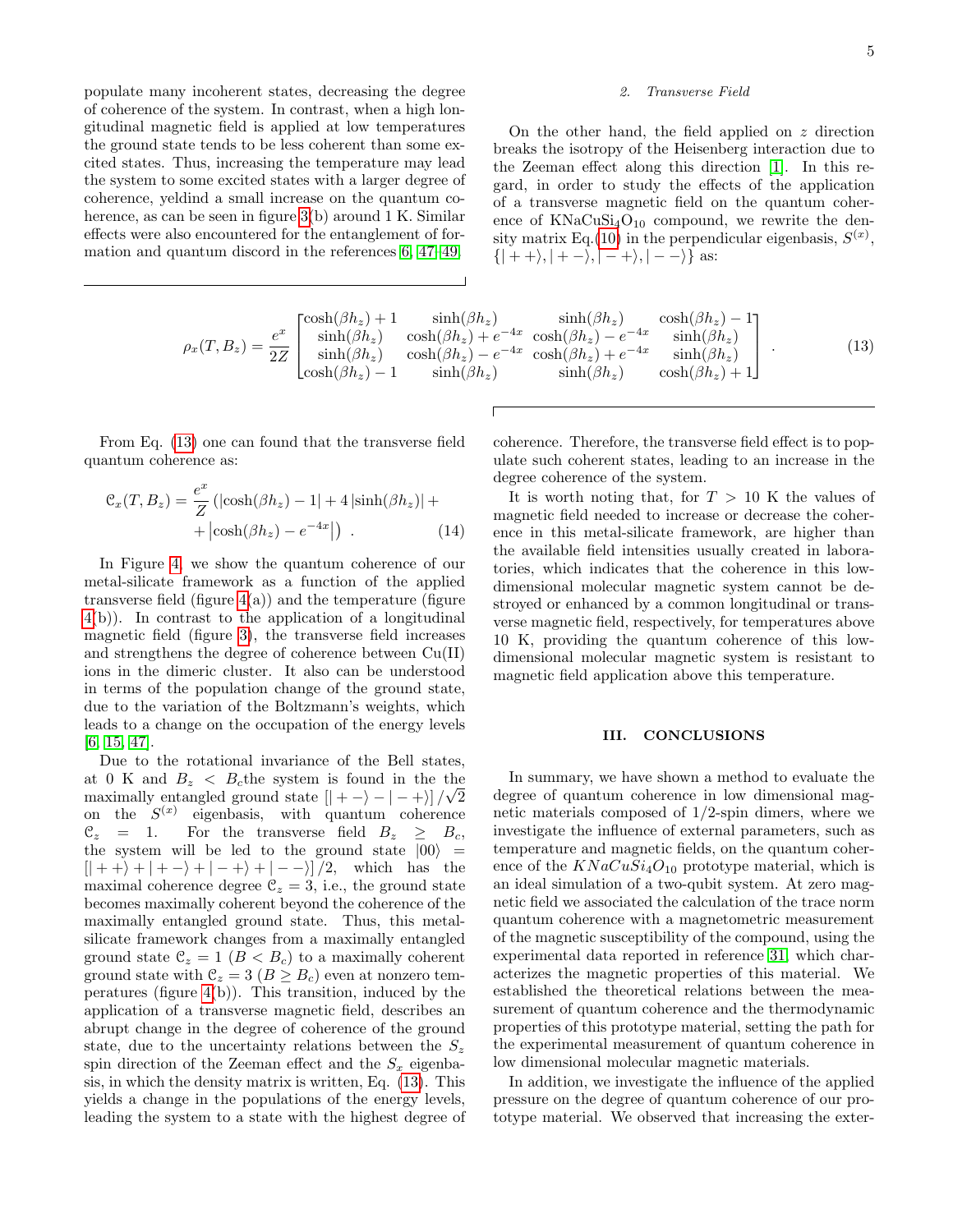

<span id="page-5-7"></span>Figure 4. (Color online) Temperature dependence of quantum coherence in the (a) parallel eigenbasis  $S_z$  (longitudinal field) and (b) the perpendicular eigenbasis  $S_x$  (transverse field), for selected magnetic fields.

nal pressure yields a reduction on the degree of coherence in the system due to structural contraction provided by applying external pressure. Therefore, the quantum coherence of a molecular magnetic system can be handled by the management structural properties of the material. Moreover, we also presented a theoretical analysis of the influence of an external magnetic field on the degree of coherence of the system, where we investigate the basis dependence on the coherence. We found that when the longitudinally field is applied to the reference basis, it decreases the degree of coherence in the parallel eigenbasis, wereas if the transversely field is applied it strengthens the degree of coherence between the Cu(II) ions in the dimeric cluster in the transverse eigenbasis.

In this context, the coherence of a low-dimensional molecular magnetic system can be handled by controlling the thermodynamic's external parameters, such as temperature, external pressure and magnetic fields. These results offer a new prospect for quantum coherence measurement, leading to promising applications in quantum information science such as the enhancement of quantum properties in low-dimensional molecular magnetic systems by materials engineering, and the development of novel candidate platforms for processing and transmission of quantum information.

## ACKNOWLEDGMENTS

The author would like to thank D. O. Soares-Pinto for his helpful comments, and A. M. dos Santos and M. S. Reis for the magnetic susceptibility measurements. This study was financed in part by the National Counsel of Technological and Scientific Development (CNPq) and the Coordenação de Aperfeiçoamento de Pessoal de Nível Superior - Brasil (CAPES) - Finance Code 001.

- <span id="page-5-0"></span>[1] M. Reis, *Fundamentals of magnetism* (Elsevier, 2013).
- <span id="page-5-2"></span>[2] C. Cruz, D. O. Soares-Pinto, P. Brando, A. M. dos Santos, and M. S. Reis, EPL (Europhysics Letters) 113, 40004 (2016).
- <span id="page-5-5"></span>[3] C. Cruz, [International Journal of Quantum Information](http://dx.doi.org/10.1142/S0219749917500319) [, 1750031 \(2017\).](http://dx.doi.org/10.1142/S0219749917500319)
- <span id="page-5-3"></span>[4] D. Soares-Pinto, A. Souza, R. Sarthour, I. Oliveira, M. Reis, P. Brandao, J. Rocha, and A. dos Santos, EPL (Europhysics Letters) 87, 40008 (2009).
- [5] O. S. Duarte, C. S. Castro, D. O. Soares-Pinto, and M. S. Reis, [EPL \(Europhysics Letters\)](http://stacks.iop.org/0295-5075/103/i=4/a=40002) 103, 40002 (2013).
- <span id="page-5-6"></span>[6] A. M. Souza, M. S. Reis, D. O. Soares-Pinto, I. S. Oliveira, and R. S. Sarthour, Physical Review B 77, 104402 (2008).
- [7] M. S. Reis, S. Soriano, A. M. dos Santos, B. C. Sales, D. Soares-Pinto, and P. Brandao, EPL (Europhysics Letters) 100, 50001 (2012).
- <span id="page-5-4"></span>[8] A. M. Souza, D. O. Soares-Pinto, R. S. Sarthour, I. S. Oliveira, M. S. Reis, P. Brandao, and A. M. dos Santos,

Physical Review B 79, 054408 (2009).

- [9] D. Esteves, J. Tedesco, S. Pedro, C. Cruz, M. Reis, and P. Brandao, Materials Chemistry and Physics 147, 611 (2014).
- [10] B. Leite Ferreira, P. Brandão, A. Dos Santos, Z. Gai, C. Cruz, M. Reis, T. Santos, and V. Félix, Journal of Coordination Chemistry 68, 2770 (2015).
- [11] F.-N. Shi, Y.-W. Bai, M. Lu, C. Cruz, M. S. Reis, and J. Gao, [Transition Metal Chemistry \(2017\),](http://dx.doi.org/10.1007/s11243-017-0165-5) [10.1007/s11243-017-0165-5.](http://dx.doi.org/10.1007/s11243-017-0165-5)
- <span id="page-5-1"></span>[12] C. Cruz, A. Alves, R. dos Santos, D. Soares-Pinto, ´ J. de Jesus, J. de Almeida, and M. Reis, EPL (Europhysics Letters) 117, 20004 (2017).
- [13] D. Soares-Pinto, J. Teles, A. Souza, E. Deazevedo, R. Sarthour, T. Bonagamba, M. Reis, and I. Oliveira, International Journal of Quantum Information 9, 1047 (2011).
- [14] O. S. Duarte, C. S. Castro, and M. S. Reis, Physical Review A 88, 012317 (2013).